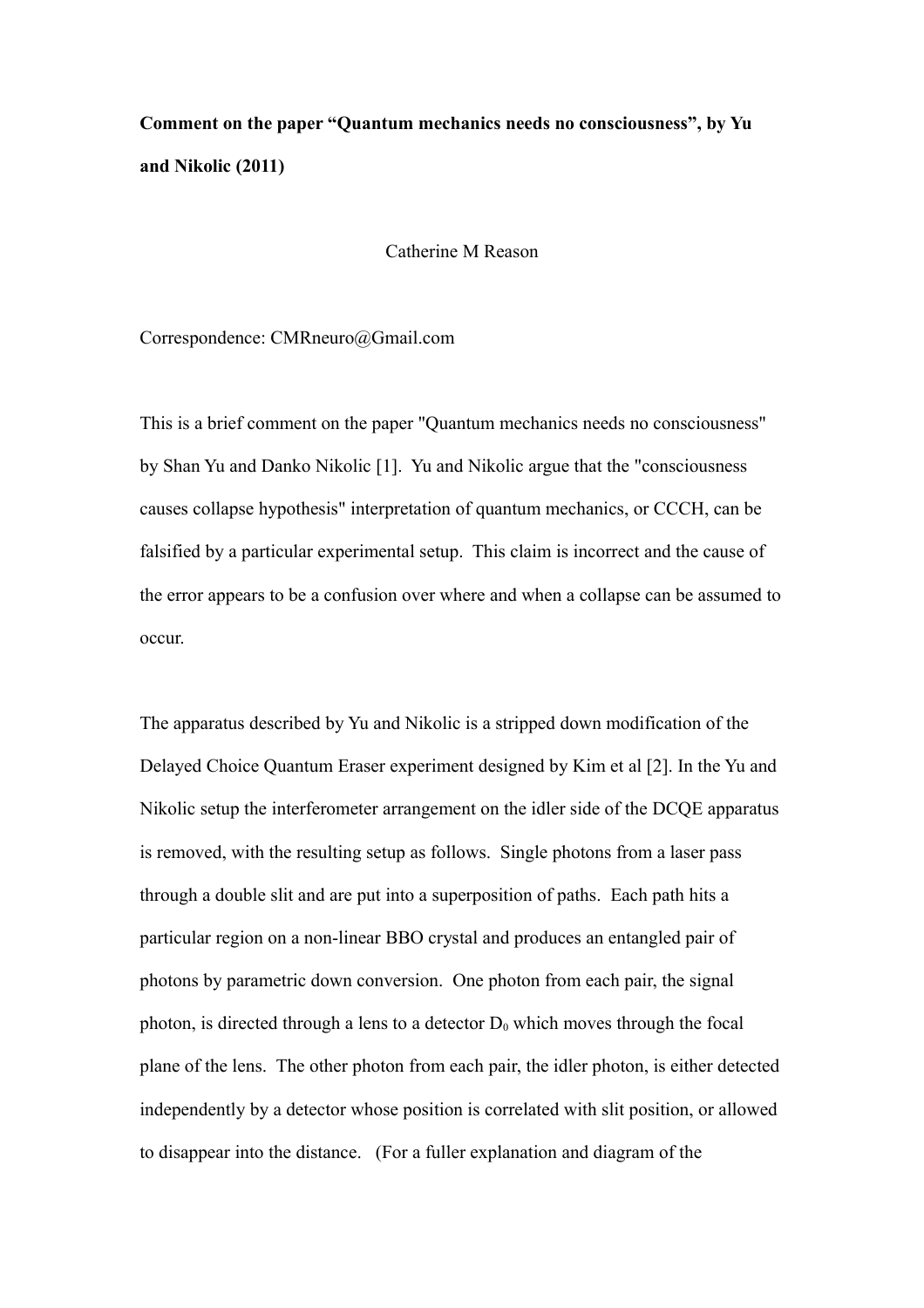experimental setup, please consult [1].)

It is clear that under such circumstances the rules of quantum mechanics predict that no interference pattern will be found at the signal detector site  $D_0$ , and this the authors acknowledge. Nonetheless the authors also claim the CCCH predicts that an interference pattern should be found at  $D_0$ , and the absence of such interference is claimed to falsify the CCCH. Yu and Nikolic are not entirely clear in their paper what sort of interference they expect; De Barros and Oas [3] point out that the DCQE apparatus is a fourth-order interference setup, which requires coincidence counting between the idler and signal detections to detect interference They also point out that the particular setup proposed by Yu and Nikolic does not actually produce fourthorder interference. Correspondence with Dr Yu has confirmed to me that the interference pattern he and Dr Nikolic are referring to is however a second-order interference pattern ( or "standard Young's double-slit interference") which would be detectable without coincidence-counting between idler and signal detections.

This is all rather puzzling and I have recently undertaken a somewhat extensive correspondence with Dr Shan Yu to try and clarify the matter. In particular, why are the authors claiming that the CCCH should predict something so at odds with the basic rules of quantum mechanics? The crux of the problem seems to be Dr Yu's belief that the very existence of "which-path" information in a quantum system, and the concomitant lack of interference, is itself a definitive indicator of wavefunction collapse (personal communication). In what follows I hope to show that this belief is erroneous for quite simple and straightforward reasons.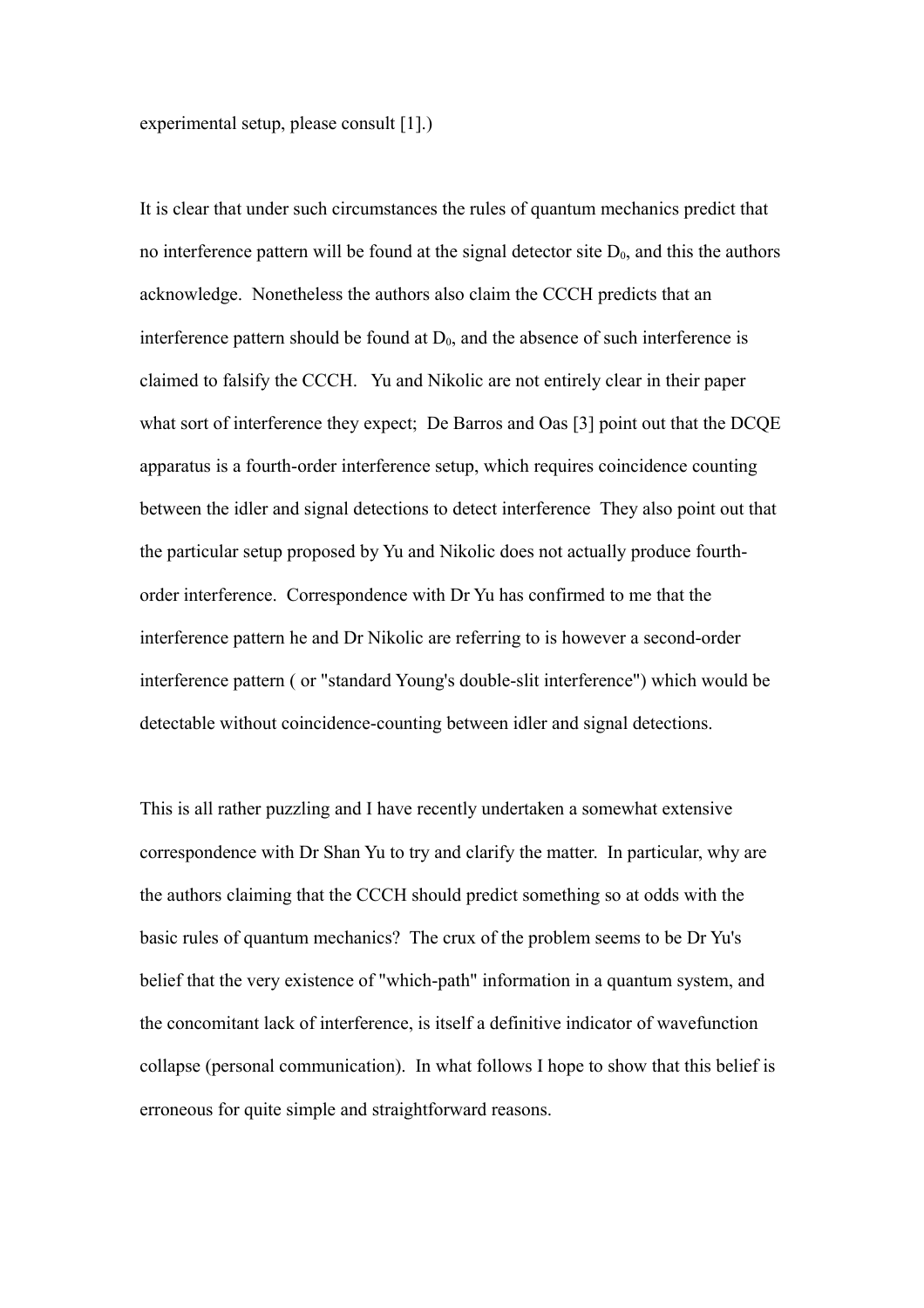In order to do so it is necessary to look a little more closely at the role played by wavefunction collapse in those interpretations of quantum mechanics which incorporate it. Yu and Nikolic correctly point out that the wavefunction collapse is postulated in order to reduce a physical state which can be represented as a superposition of eigenstates in some basis to a single eigenstate. Empirically, however, it is not always so easy to distinguish between pure states and statistical mixtures -- that is to say, between physical states which are quantum superpositions on the one hand, and physical states which are mixtures of well-defined classical states on the other. In practice, one tends to distinguish between the two by the presence or absence of interference effects. If we denote the two photons in the Yu/Nikolic setup by *a* and *b*, and the two slit-positions by *L* and *R*, then the wavefunction of the two-photon system can be written in terms of:

|*aL>*|*bL>* + |*aR>*|*bR>*

If the system is fully entangled (as it is in the Yu and Nikolic setup) then the terms in the superposition are clearly orthogonal, and hence there will be no second-order interference at  $D_0$ . However the system remains technically a superposition, since the wavefunction will itself be an eigenstate of some observable which could, in principle, be measured [4]; and such a measurement would reveal an interference effect.

The first point to note here is that the second-order interference pattern disappears at D<sup>0</sup> *whether or not* one assumes a collapse has taken place, since the basic unitary evolution of the wavefunction is sufficient by itself to eliminate the interference --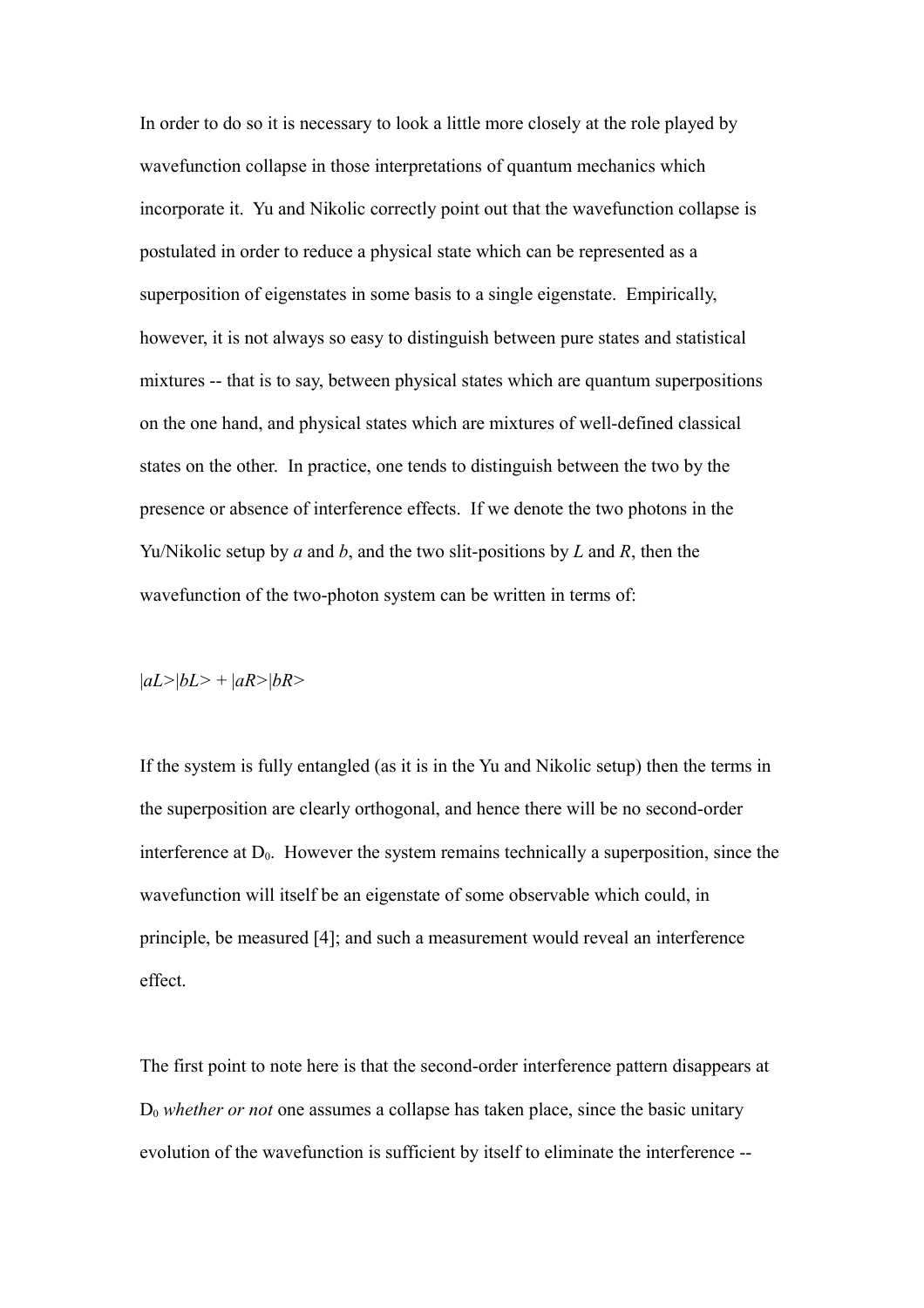wavefunction collapse is not necessary to do this. The second point to make is that, even if one endorses an interpretation of quantum mechanics which incorporates wavefunction collapse, there is still no reason to assume that wavefunction collapse has occurred *at this point in the evolution of the system*, since the particular measurement which would distinguish between a pure state and a statistical mixture has not yet been made (and indeed, such a measurement will become impractical once the wavefunction has become entangled with the environment to such an extent that it cannot be reproduced). Therefore it cannot be true to say, as Dr Yu has said to me (personal communication) that the absence of second-order interference at  $D_0$  is the definitive indicator of wavefunction collapse. The collapse, if it occurs at all, could take place at any time prior to the conscious perception of some observable of the entire system by some observer; and that entire system would include the two photons, any measuring instruments, and possibly also the brains of the observers. (This is because it is only the conscious perception of a single determinate state which provides any evidence that a collapse has occurred at all.) The claims made by Yu and Nikolic, that the CCCH predicts a second-order interference pattern at  $D_0$ whenever "which-path" information is available but not consciously observed, are therefore unfounded. Their claim to have falsified the CCCH is therefore incorrect.

## **References**

- [1] S. Yu and D. Nikolic, Ann. Phys. (Berlin) **523** (11), 931-938 (2011).
- [2] Y. Kim, R. Yu, S. P. Kulik, Y. Shih and M. O. Scully, Phys. Rev. Lett. **84**, 1-5 (2000).